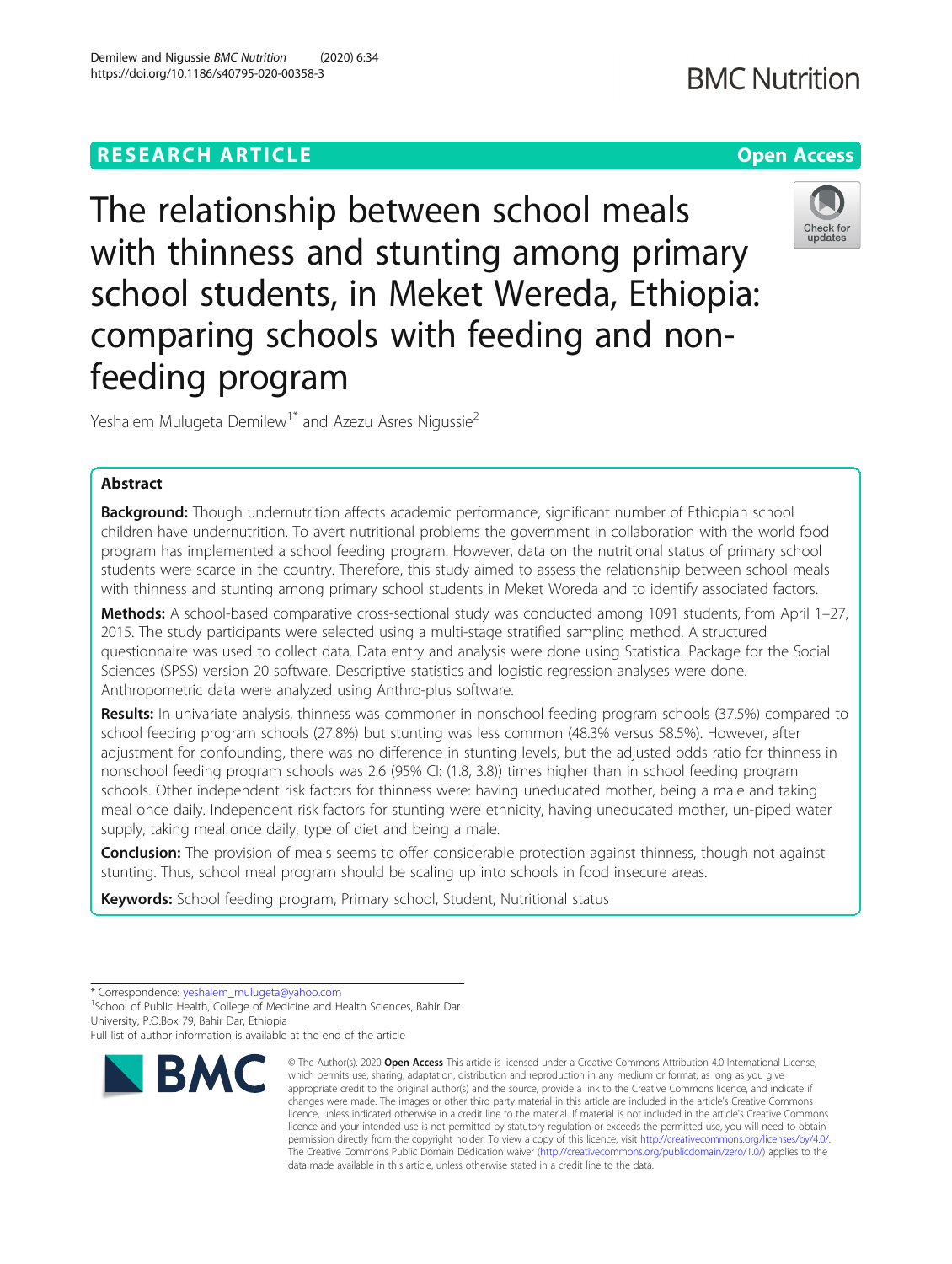### Background

School feeding is the provision of meals to students in class or take-home ration to families with children who attend school regularly [[1\]](#page-8-0). Appropriately designed school feeding intervention improves the nutritional status of school children who suffer from nutrient gaps. It improves cognitive function, school attendance, academic performance, school enrolment and decreases school dropout rates [\[2](#page-8-0)–[5\]](#page-8-0).

Many developing countries have implemented School Feeding Programs (SFPs) to prevent malnutrition [[3](#page-8-0), [4](#page-8-0)]. Because, malnutrition reduces student's attentiveness, concentration, aptitude, attendance rate, school enrolment and academic performance. All these, in turn, have significant adverse effects on their productivity and quality of life during the adulthood period [[5](#page-8-0)–[8](#page-8-0)]. Not only malnourished but also well-nourished children who are hungry at school encounter difficulties to concentrate and perform complex tasks in the class [\[9](#page-8-0), [10\]](#page-8-0).

According to studies done in Bangladesh, Jamaica, and Kenya, the nutritional status of students who took meals at school was better than students who did not take meals at school  $[11-14]$  $[11-14]$  $[11-14]$  $[11-14]$ . However, in Ghana, the nutritional status of students who took meals at school was similar to students who did not take meals at school which was inconsistent with the above study findings [\[15](#page-8-0)].

In Ethiopia, undernutrition among school children is a major public health concern. The prevalence of stunting ranges from 41.9% in Arba Minch to17.1%, in Hararghe zone [[16,](#page-8-0) [17](#page-8-0)]. The magnitude of thinness was 17.9%, in Hararghe zone and 8.0% in Arba Minch [\[16,](#page-8-0) [17](#page-8-0)]. The prevalence of undernutrition was high in the region where this study was conducted. According to a study in Gondar Town 46.1% and 9% of primary school students were stunted and wasted, respectively [[18\]](#page-8-0).

In the country, a world food program (WFP) sponsored school feeding program was started in 1994, with an initial pilot project in war-affected zones in the Tigray region. So far, the Ethiopian SFP has provided school meals for students in six regions of the country (Afar, Amhara, Oromiya, Somali, Tigray and Southern Nations and Nationality Peoples Region). In the country, target areas to implement SFP were woredas (the third-level administrative divisions) with chronic food insecurity, lower school enrolment and higher gender disparity [[19](#page-9-0)].

Meket Woreda is one of the food insecure woredas in North Wollo Zone. In the woreda, SFP was implemented in 1995. Due to limited support from the donors, SFP was implemented in five schools with high school dropout rates and transport access. The program provides 120 g fortified blended food with 6 g vegetable oil and 3 g iodized salts. The meal was served for the students in the form of porridge, once a day, on the school days.

Research-based information regarding the nutritional status of Ethiopian children who took meals at school was limited. Thus, this study was designed to assess the relationship between school meals with thinness and stunting among primary school students in Meket Woreda and identify associated factors.

### Methods

#### Study area

The study was conducted in Meket Woreda, Ethiopia. According to the 2007 Central Statistics Agency report, the woreda has a total population of 226, 644. From which, 112,246 are females. The woreda was identified as one of the most drought-affected and food insecure woreda in the Amhara Region. According to the woreda education bureau report, in the woreda, there are 50 full-cycle primary schools with 51,869 students. Of these, the SFP was implemented in 5 schools with 5079 students.

### Study design and population

A school-based comparative cross-sectional study was conducted among primary school students, from April 1–27, 2015. All full-cycle primary school students in the woreda were the source population. Students in selected schools during the study period were the study population. In the study area, the school meals were given to the students starting from grade one. Students from grade four and above (students who took school meals three or more years) were included in this study. Similarly, students from grade four and above were also included in schools had no school feeding program. Students who transferred from other schools and not available during the data collection period were excluded from the study.

#### Sample size, sampling procedure, and data collection

The required sample size of the study was calculated using two population proportion formulas considering the following assumptions: a 95% confidence level and 80% power, 50% proportion of undernutrition among students who did not take meals at school and 40% proportion of undernutrition among students who took meals at school since there was no previous study. The population allocation ratio is 1:2; the design effect of 2 and 10% non-response rate was added. The final sample size was 1176. Of these, 392 students were from schools had no SFP and 784 students were from schools had SFP.

The study participants were selected using a multistage stratified sampling method. Using a list of kebeles (the smallest administrative unite in Ethiopia) as a sampling frame, 12 kebeles were selected from 45 kebeles in the woreda by simple random sampling (SRS) technique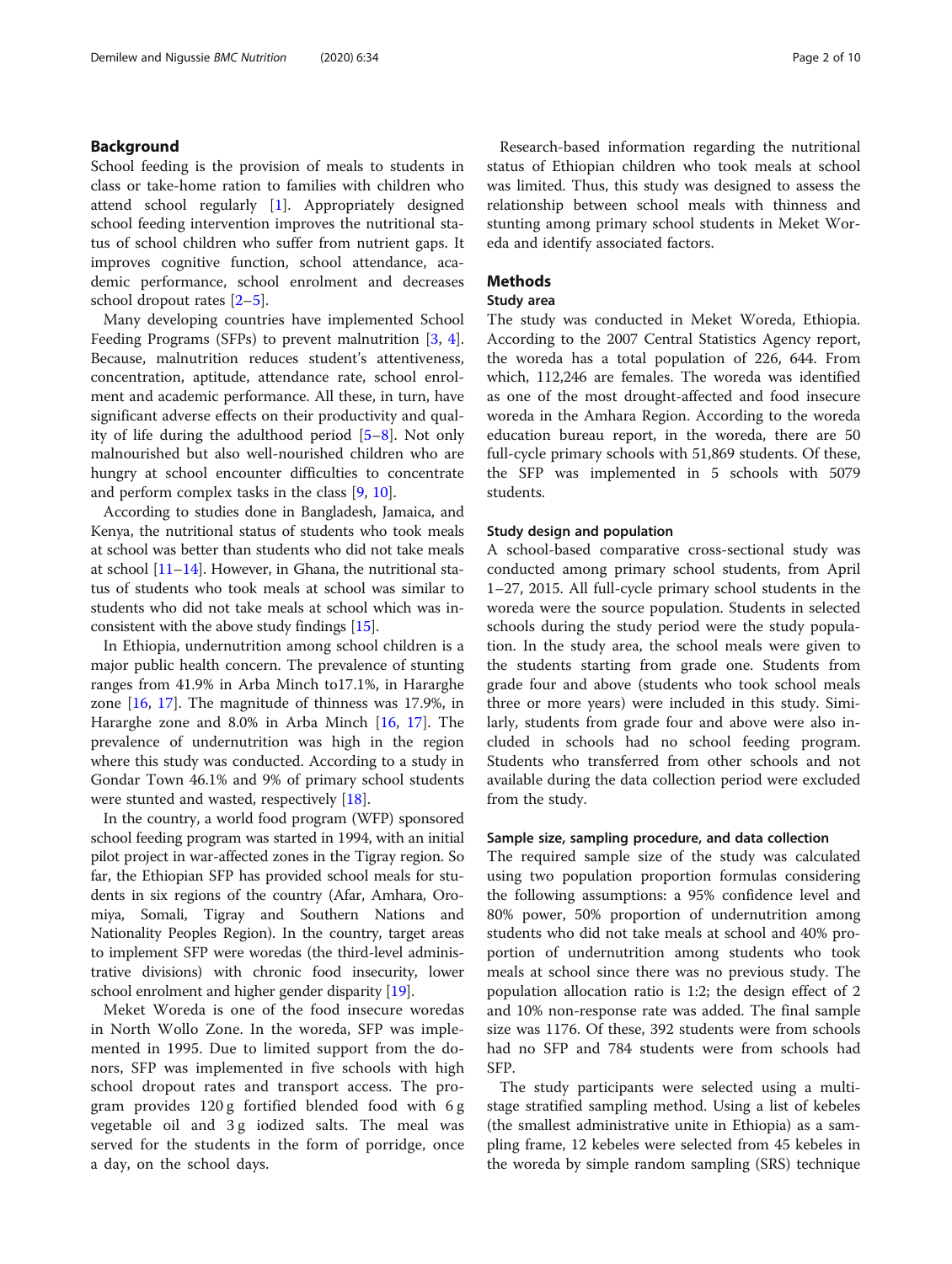(lottery method). Next, schools in selected kebeles were stratified as the SFP schools and non SFP schools.

In selected kebeles, there were 12 schools (8 schools without SFP and 4 schools with SFP). Two schools with SFP and four schools without SFP were selected by the SRS technique using the list of schools in selected kebeles as a sampling frame. The calculated sample size was allocated to the selected schools based on proportion to the size of the students from each school. Finally, using the school registration logbook as a sampling frame, students were selected by the SRS technique. The interview with students' mothers was conducted in the school compound considering privacy.

Data were collected using the Amharic version (local language) structured interviewer-administered questionnaire. The questionnaire was taken from similar literature [\[20](#page-9-0)] and it included sociodemographic characteristics, environmental hygiene, and feeding practice related questions. Feeding practice was assessed using a 24 h recall method. Eight diploma and two BSc nurses were recruited as data collectors and supervisors, respectively.

The weight and height of the students were measured using SECA Germany weighing scales and stadiometers, respectively. During weight measurement, weighing scales were calibrated each day prior to the actual data collection using a known weight material. Weight was measured to the nearest 0.1 kg.. The scale was adjusted before weighing every student by setting it to zero. The students were lightly dressed during having the weight taken.

Height was measured to the nearest 0.1 cm. During taking height, each student stood keeping normal anatomical position without shoes and heels, buttock, shoulder, and back of the head touched measuring board. Then, the headpiece of the measuring board touched the top of the head. For both weight and height, two readings were recorded and the computed averages were used in the analysis.

The z-score values for BMI-for-age and height for age were calculated using WHO Anthro-Plus software. Calculated z-scores of BMI-for-age and height for age were used to classify thinness and stunting using the new WHO 2007 reference value, respectively.

#### Operational definition

School feeding program (SFP) participants- are students who took meals at school.

School feeding program (SFP) non- participants- are students who did not take meals at the school.

Height-for-age at  $\le -3$  SD, between-2 SD and > − 3SD, and > − 2 SD of the median value of the WHO international growth reference were defined as severely stunted, stunted and not stunted, respectively.

BMI-for-age at  $\le -3$  SD, between-2 SD and > -3 SD, between + 1 SD and >  $- 2$  SD, between > + 1 SD and  $+ 2$  SD and  $> + 2$  SD of the median value of the WHO international growth reference were defined as severely thin, thinness, normal, overweight and obesity, respectively [[21\]](#page-9-0).

### Data quality control

Using trained data collectors and supervisors, pre-testing the questionnaire and checking the weighing scale for functionality were measures taken to assure the quality of data. Moreover, the collected data were reviewed and errors were returned to the data collectors for correction on a daily base. Supervisors and investigators closely supervised the data collection procedure.

#### Data processing and analysis

Data were entered and analyzed using SPSS version 20 software. The nutritional status of the students was compared. Bivariate and multivariable logistic regressions were done to identify factors associated with stunting and thinness. Hosmer-Lemeshow Goodness-of-fit-test was done to check model fitness. Correlation between independent variables was checked using the Pearson Correlation Coefficient. The model was built with backward elimination. The crude odds ratio was done and pvalue ≤ 0.2 was taken as a cut-off point to select variables for multivariate analysis. Age was controlled during the multivariable logistic regression analysis. The adjusted Odds ratio was computed to determine the strength of association and control confounders. The pvalue of less than 0.05 was considered statistically significant.

#### Ethical approval and consent to participate

The study was approved by the Ethical Review Board of Bahir Dar University. A letter of permission was taken from zonal and woreda health bureaus as well as the school administrators. Since it causes less than minimum risk, the ethical committee approved to take verbal consent. Based on this, verbal consent was taken from parents and assent was taken from students. Privacy and confidentiality were maintained throughout the study period by excluding personal identifiers from the data collection tools.

### Results

### Socio-demographic characteristics of the students and their parents

A total of 1091 primary school students were recruited in the study, with a response rate of 92.8%. Of which 65.8% ( $n = 718$ ) of them were from schools had SFP and 34.2% ( $n = 373$ ) of the study participants were from schools had no SFP. The mean  $(+SD)$  age of the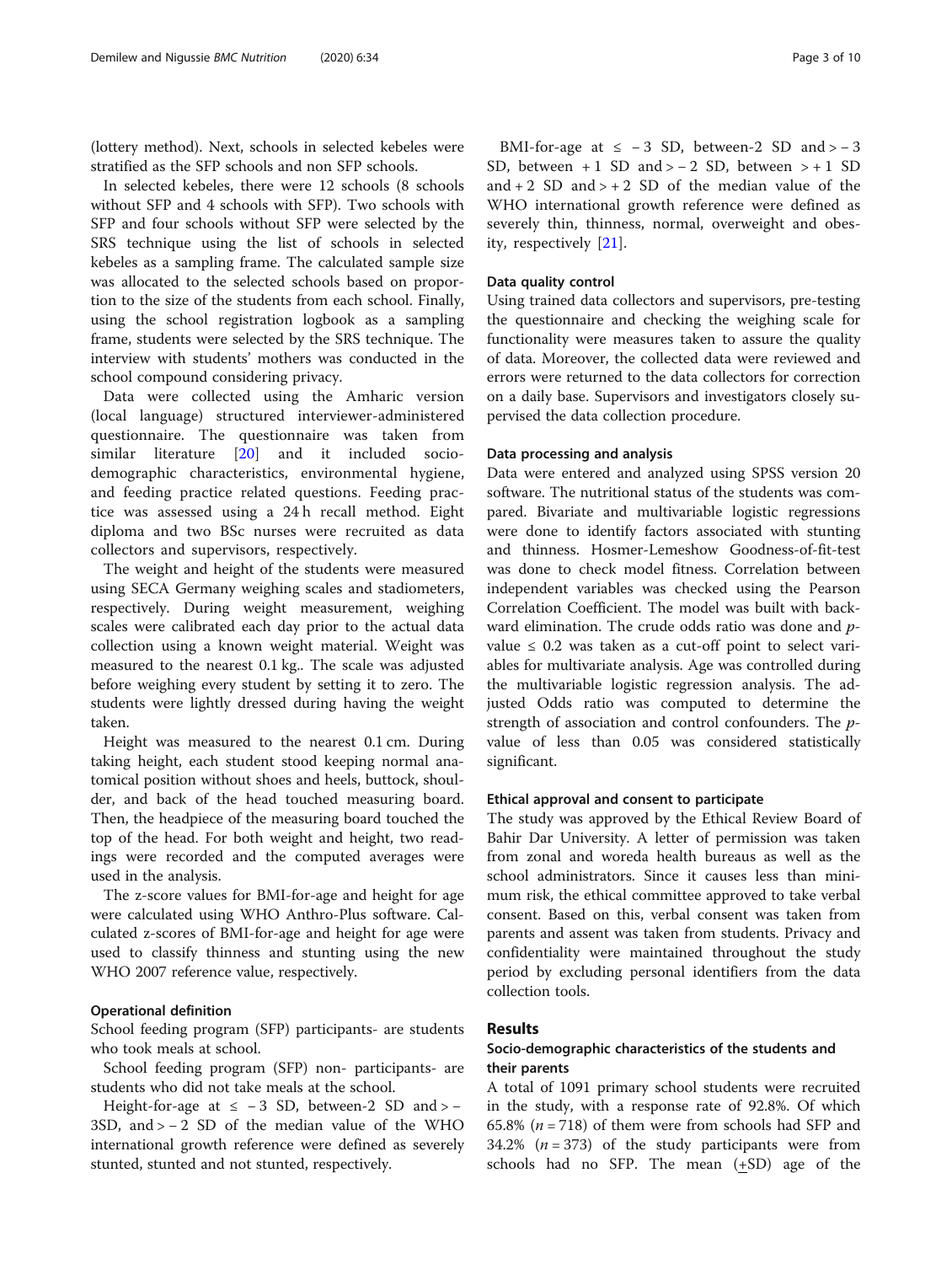respondents from schools had SFP and had no SFP were 12.12 (+ 1.36) years and 12.73 (+ 1.46) years, respectively (Table [1\)](#page-4-0).

The majority, 686(95.5%) of respondents from schools had SFP and 369(98.9%) of students from schools had no SFP were orthodox Christian followers. Almost all, 700(97.5%) of the study participants from schools had SFP and 370(99.2%) of students from schools had no SFP were Amhara in their ethnicity. In both groups, 81 % of students live with their both biological parents. Regarding their mothers, 636(88.6%) of students' mothers from schools had SFP and 343(92.0%) of students' mothers from schools without SFP had no formal education (Table [1\)](#page-4-0).

### Dietary intake, hygiene and sanitation of the primary school students

The proportions of students who took more than one meals (97.8% Vs 94.4%) and wash their hands with soap (30.9% Vs 14.5%) were higher among SFP schools compared to non SFP schools. The number of students who took other foodstuffs with Shero was higher in non SFP schools 253(67.8%) compared to SFP schools 126(17.5%). The proportion of students who used latrine (91.2% Vs 57.9%) and drunk pipe/protected spring water (49.3%Vs 10.6%) were also higher in non SFP schools than SFP schools (Table [2\)](#page-5-0).

#### Nutritional status of primary school students

The prevalence of thinness was higher among students who did not take meals at school 140(37.6%) than students who took meals at school 200(27.8%). The proportions of students with severe thinness were 70(9.7%) and 32(8.6%) in schools having SFP and in schools did not have SFP, respectively. On the other hand, the magnitude of stunting was higher among students in schools having SFP 420(58.5%) compared with students in schools did not have SFP 180 (48.3%). The prevalence of severely stunted students was 160(22.3%) among students who took meals at school compared with students who did not take meals at school 68(18.2%).

### Factors associated with stunting in primary school children

In the bivariate logistic regression analysis not taking a meal at school, having a mother with no formal education, living in a household did not use a latrine, taking Shero at home frequently, drinking river or spring water, taking a meal once per day at home, being in Agew ethnic group and males were statistically associated with stunting (Table [3](#page-6-0)).

After controlling age, in the multivariable logistic regression analysis, taking meals at school was not associated with stunting. Being in the Agew ethnic group,

taking Shero at home frequently, having a mother with no formal education, being male, drinking river or spring water and taking a meal once daily at home had a statistically significant association with stunting (Table [3](#page-6-0)).

### Factors associated with thinness in primary school children

In the bivariate logistic regression analysis having a mother and father with no formal education, being a male, taking Shero frequently at home, living in the household didn't have radio and television, having married and housewife mother, being a rural residence, taking a meal once daily at home, students who did not take meals at school and wash their hands before eating were statistically associated with thinness (Table [4\)](#page-7-0).

After controlling for age, in the multivariable logistic regression analysis students who did not take meals at school were 2.6 times at a higher risk to develop thinness than their counterparts [AOR = 2.6, 95% CI: (1.8, 3.8)]. Having mother had no formal education, being male, taking a meal once a day at home, taking Shero frequently at home, living in a household have no radio and having a housewife mother were independent predictors of thinness (Table [4](#page-7-0)).

### **Discussion**

In this study, the prevalence of thinness was higher among students who did not take meals at school than students who took meals at school. The positive significant association between taking meals at school and thinness persists after adjusting for the potential confounders. Since thinness is a nutritional problem due to the current imbalance between nutrient intake and requirement, the association between school meal and thinness persists after adjustment for the potential confounders. This finding was similar to the study findings in Western Kenya and Ghana [\[22](#page-9-0)–[24](#page-9-0)]. The possible explanation is that students who took meals at school might have a higher probability of meeting their nutrient requirements than students who did not take meals at school.

On the other hand, this finding was not consistent with the study finding in Ghana [\[20\]](#page-9-0). This discrepancy might be due to the difference in the quality and quantity of school meals. Moreover, this could be explained by the difference in socioeconomic status and nutrition knowledge of Ethiopian and Gahanna parents.

Though it wasn't significant after adjusting for the potential confounders, the prevalence of stunting was higher among students who took meals at school compared with students who did not take meals at school. This finding was similar to the study finding in Ghana [[20\]](#page-9-0). This might be due to the reason that students who participated in the SFP were more likely to be stunted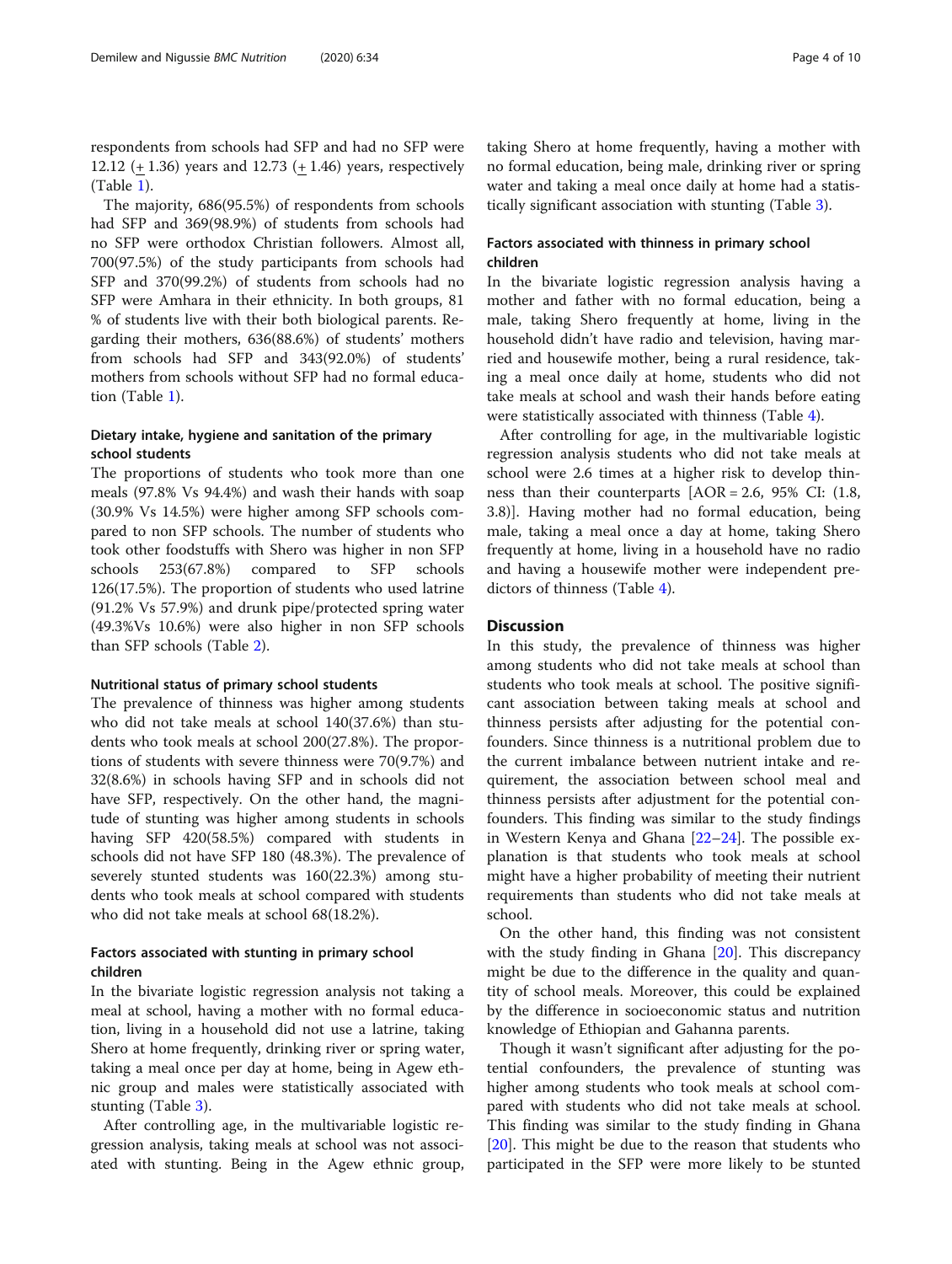<span id="page-4-0"></span>

|  |  |  |  |  | Table 1 Socio-demographic characteristics of the primary school students and their parents, Meket Woreda, April 2015 (n = 1091) |
|--|--|--|--|--|---------------------------------------------------------------------------------------------------------------------------------|
|--|--|--|--|--|---------------------------------------------------------------------------------------------------------------------------------|

| Variables                       | $SFP$ schools = 718 | Non SFP schools = 373 | $P$ -value |
|---------------------------------|---------------------|-----------------------|------------|
| Age in years                    |                     |                       |            |
| $10 - 12$                       | 476 (66.3)          | 174 (46.7)            | 0.001      |
| $13 - 14$                       | 200 (27.9)          | 153 (41.0)            |            |
| $\geq$ 15                       | 42 (5.8)            | 46 (12.3)             |            |
| Sex                             |                     |                       |            |
| Male                            | 364 (50.7)          | 176 (47.2)            | 0.30       |
| Female                          | 354 (49.3)          | 197 (52.8)            |            |
| Religion                        |                     |                       |            |
| Orthodox                        | 686 (95.5)          | 369 (98.9)            | 0.005      |
| Muslim                          | 32(4.5)             | 4(1.1)                |            |
| <b>Ethnicity</b>                |                     |                       |            |
| Amhara                          | 700 (97.5)          | 370 (99.2)            | 0.87       |
| Agew                            | 18(2.5)             | 3(0.8)                |            |
| <b>Mother's Education</b>       |                     |                       |            |
| Have no formal education        | 636 (88.6)          | 343 (92.0)            | 0.10       |
| Have formal education           | 82 (11.4)           | 30(8.0)               |            |
| <b>Father's Education</b>       |                     |                       |            |
| Have no formal education        | 626 (87.2)          | 241 (64.6)            | 0.001      |
| Have formal education           | 92 (12.8)           | 132 (35.4)            |            |
| Mother's occupation             |                     |                       |            |
| Housewife                       | 640 (89.1)          | 266 (71.3)            | 0.001      |
| Daily laborer                   | 38 (5.3)            | 6(1.6)                |            |
| Petty trader                    | 40 (5.6)            | 101(27.1)             |            |
| Father's occupation             |                     |                       |            |
| Farmer                          | 578 (80.5)          | 336 (90.1)            | 0.001      |
| Petty trader                    | 94 (13.1)           | 30 (8.0)              |            |
| Daily laborer                   | 46(6.4)             | 7(1.9)                |            |
| Marital status of their mothers |                     |                       |            |
| Married                         | 638 (88.9)          | 333 (89.3)            | 0.96       |
| Divorced                        | 72 (10.0)           | 30(8.0)               |            |
| Never married                   | 8(1.1)              | 10(2.7)               |            |
| Currently living with           |                     |                       |            |
| Both biological parents         | 582 (81.1)          | 301 (80.7)            | 0.65       |
| Their mothers                   | 84 (11.7)           | 49 (13.1)             |            |
| Their grand parents             | 52 (7.2)            | 23 (6.2)              |            |
| Residence                       |                     |                       |            |
| Urban                           | 72 (10.0)           | 31 (8.3)              | 0.417      |
| Rural                           | 646 (90.0)          | 342 (91.7)            |            |
| <b>Family size</b>              |                     |                       |            |
| $\leq 5$                        | 250 (34.8)          | 84 (22.5)             | 0.001      |
| $5 - 6$                         | 320 (44.6)          | 215 (57.6)            |            |
| $> 6$                           | 148 (20.6)          | 74 (19.9)             |            |
| <b>Possession of Television</b> |                     |                       |            |
| Yes                             | 90 (12.5)           | 8(2.1)                | < 0.001    |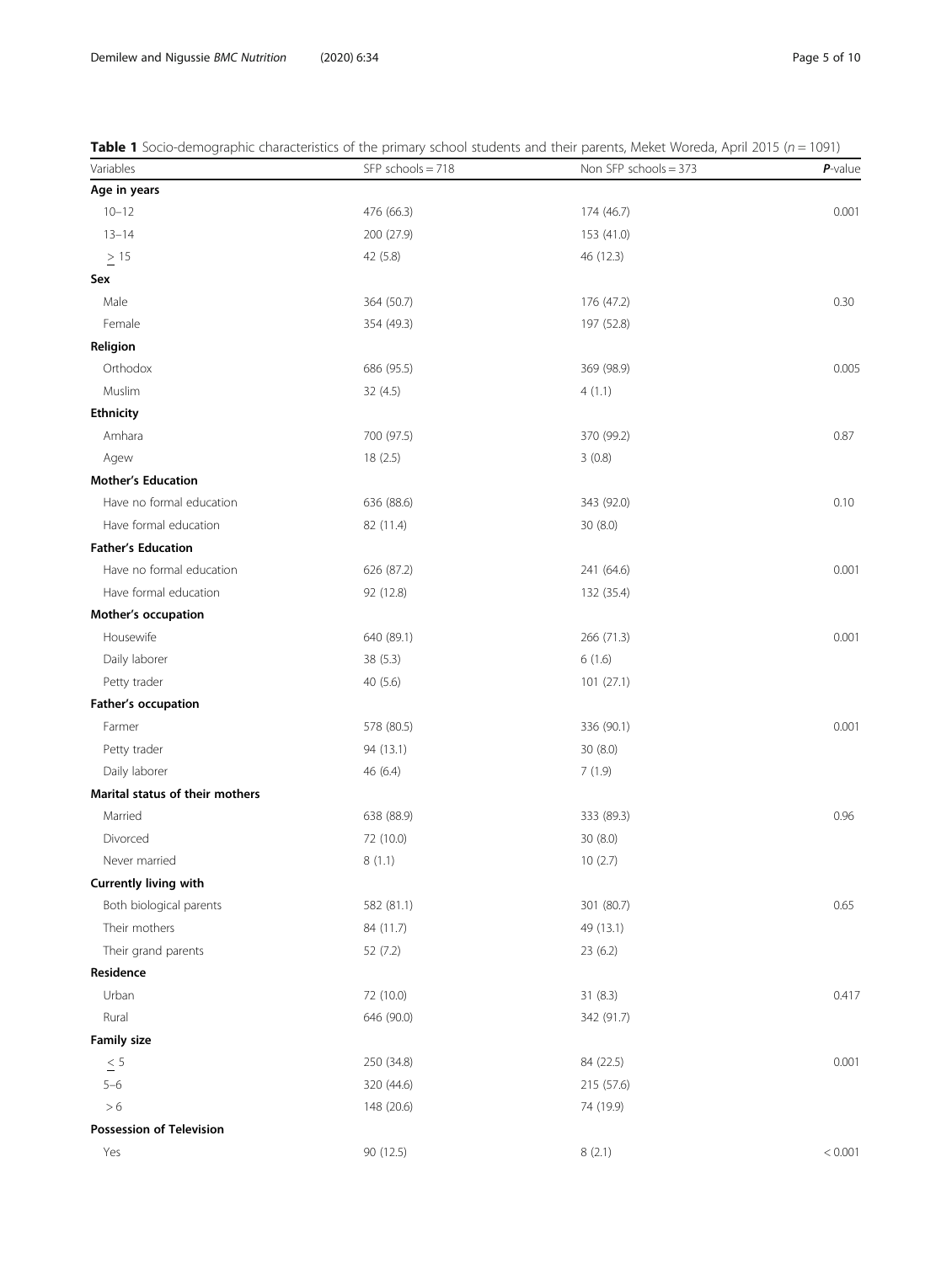| Variables                  | $SFP$ schools = 718 | Non SFP schools $=$ 373 | $P$ -value |
|----------------------------|---------------------|-------------------------|------------|
| <b>No</b>                  | 628 (87.5)          | 365 (97.9)              |            |
| <b>Possession of Radio</b> |                     |                         |            |
| Yes                        | 136 (18.9)          | 31(8.3)                 | < 0.001    |
| No                         | 582 (81.1)          | 342 (91.7)              |            |
|                            |                     |                         |            |

<span id="page-5-0"></span>Table 1 Socio-demographic characteristics of the primary school students and their parents, Meket Woreda, April 2015 ( $n = 1091$ ) (Continued)

Have no formal education = respondents who did not attained any schooling, have formal education = respondent attained primary and above education, Petty trader = were respondents who sell goods on the street.

starting from the first thousand days of life. The provision of nutrition supplements at school beyond the period of maximum growth may not be effective to recover from growth faltering because school age may be too old to experience catch-up growth.

This finding was not in agreement with the study finding in Western Kenya and Ghana [\[22](#page-9-0), [23\]](#page-9-0). This discrepancy might be due to differences in enrolment criteria of school feeding programs between Ethiopia and other countries. The quality and quantity of school meals may also differ between countries. Furthermore, it might be due to the difference in home background, nutrition, and child care practice of parents between Ethiopia and other countries.

Low socioeconomic status was a risk factor for both stunting and thinness among primary school students. This might be due to reduced availability and accessibility of foodstuffs in the household of poor people. This, in turn, affects the nutrient intake of school children. Students who had a housewife mothers were more likely to be thin than students who had daily laborer or petty trader mother. This finding was supported by the study findings in central India and Okolobiri [\[25](#page-9-0), [26](#page-9-0)]. The possible explanation might be working mothers are more likely to have income and decision making power to purchase health service and food items.

The likelihood of both stunting and thinness was higher among boys compared to girls. Similar findings were reported from Jamaica, India, and Sari Lanka [\[7,](#page-8-0) [9](#page-8-0), [25\]](#page-9-0). The reason might be due to the high nutrient requirement of boys than girls. Moreover, in Ethiopia, male students are more likely to participate in cattle keeping and other farm activities which increased energy expenditure than females. Males stay longer out of home which reduces the opportunity of taking a meal during the day.

The odds of having thinness was higher among the students whose family had no radio compared to their counterparts. This finding was supported by the previous study finding in Ethiopia [[27](#page-9-0)]. Families who had radio were more likely to get nutrition and child care related information through media than those who did not have a radio.

**Table 2** Dietary intake, hygiene and sanitation of the primary school students, Meket Woreda, April 2015 ( $n = 1091$ )

| Variables                                            | $SFP$ schools = 718 | Non SFP schools $=$ 373 | $P$ -value |
|------------------------------------------------------|---------------------|-------------------------|------------|
| Frequency of food intake at home per 24 h            |                     |                         |            |
| 1times                                               | 16(2.2)             | 21(5.6)                 | 0.006      |
| $>1$ times                                           | 702 (97.8)          | 352 (94.4)              |            |
| Frequent diet the child take at home                 |                     |                         |            |
| Shero                                                | 592 (82.5)          | 120 (32.2)              | < 0.001    |
| Shero, kik, meat, vegetable and milk                 | 126(17.5)           | 253 (67.8)              |            |
| Source of drinking water                             |                     |                         |            |
| River/spring                                         | 642 (89.4)          | 189 (50,7)              | < 0.001    |
| Pipe/protected spring                                | 76 (10.6)           | 184 (49.3)              |            |
| Use latrine                                          |                     |                         |            |
| Yes                                                  | 416 (57.9)          | 340 (91.2)              | < 0.001    |
| No                                                   | 302 (42.1)          | 33(8.8)                 |            |
| The child wash his/her hands with soap before eating |                     |                         |            |
| Yes                                                  | 222 (30.9)          | 54 (14.5)               | < 0.001    |
| No                                                   | 496 (69.1)          | 319 (85.5)              |            |

Shero Stew made from legume flour, kik Split legumes stew.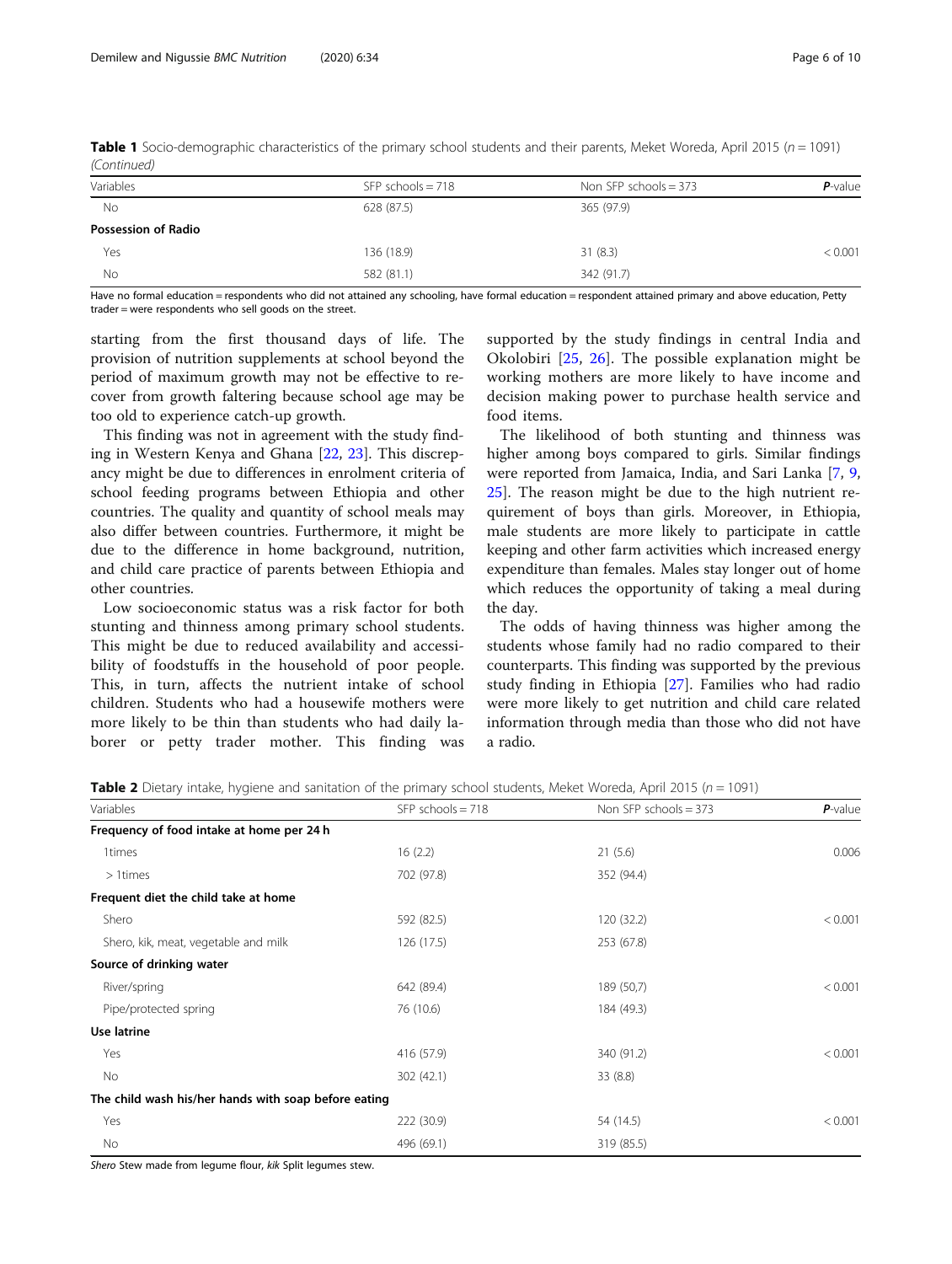<span id="page-6-0"></span>

| Variables                                 | Stunting              |                         | <b>ES</b>               | AOR            |
|-------------------------------------------|-----------------------|-------------------------|-------------------------|----------------|
|                                           | Stunted ( $n = 600$ ) | Not stunted $(n = 491)$ | (95%C)                  | (95%C)         |
| Ethnicity                                 |                       |                         |                         |                |
| Amhara                                    | 583 (97.2)            | 487 (99.2)              | 001                     | 001            |
| Agew                                      | 17(2.8)               | $4(0.8)$                | 3.5 (1.1,10.6)          | 3.9 (1.2,12.3) |
| Educational status of the mother          |                       |                         |                         |                |
| Have no formal education                  | 555 (92.5)            | 424 (86.4)              | 1.9(1.3,2.9)            | 2.1(1.4,3.3)   |
| Have formal education                     | 45 (7.5)              | 67 (13.6)               | 0.00                    | 00.1           |
| Drinking water                            |                       |                         |                         |                |
| Pipe or protected                         | 117 (19.5)            | 143 (29.1)              | 1.00                    | 001            |
| River and unprotected spring              | 483 (80.5)            | 348 (70.9)              | 1.6(1.2, 2.2)           | 1.5(1.1, 2.1)  |
| Frequency of food intake at home per 24 h |                       |                         |                         |                |
| 1 times                                   | 28(4.7)               | 9(1.8)                  | 2.6 (1.2,5.6)           | 2.6 (1.2,5.9)  |
| $> = 2$ times                             | 572 (95.3)            | 482 (98.2)              | 0.00                    | 0.0            |
| Take meals at school                      |                       |                         |                         |                |
| Yes                                       | 420 (70.0)            | 298 (60.7)              | $(6.1, 1.5)$ (1.1, 1.9) |                |
| $\frac{1}{2}$                             | 180 (30.0)            | 193 (39.3)              | 0.00                    |                |
| Sex of students                           |                       |                         |                         |                |
| Male                                      | 335 (55.8)            | 205 (41.8)              | 1.7(1.3,2.2)            | 1.6(1.3,2.1)   |
| Female                                    | 265 (44.2)            | 286 (58.2)              | 00.1                    | 0.0            |
| Family use latrine                        |                       |                         |                         |                |
| Yes                                       | 391 (65.2)            | 365 (74.3)              | 001                     |                |
| $\frac{1}{2}$                             | 209 (34.8)            | 126 (25.7)              | 1.5(1.1, 2.0)           |                |
| Frequent diet the child take at home      |                       |                         |                         |                |
| Shero                                     | 431 (71.8)            | 281 (57.2)              | 1.9(1.4, 2.4)           | 1.7(1.3,2.3)   |
| Shero, kik, meat, vegetable and milk      | 169 (28.2)            | 210 (42.8)              | 1.00                    | 1.00           |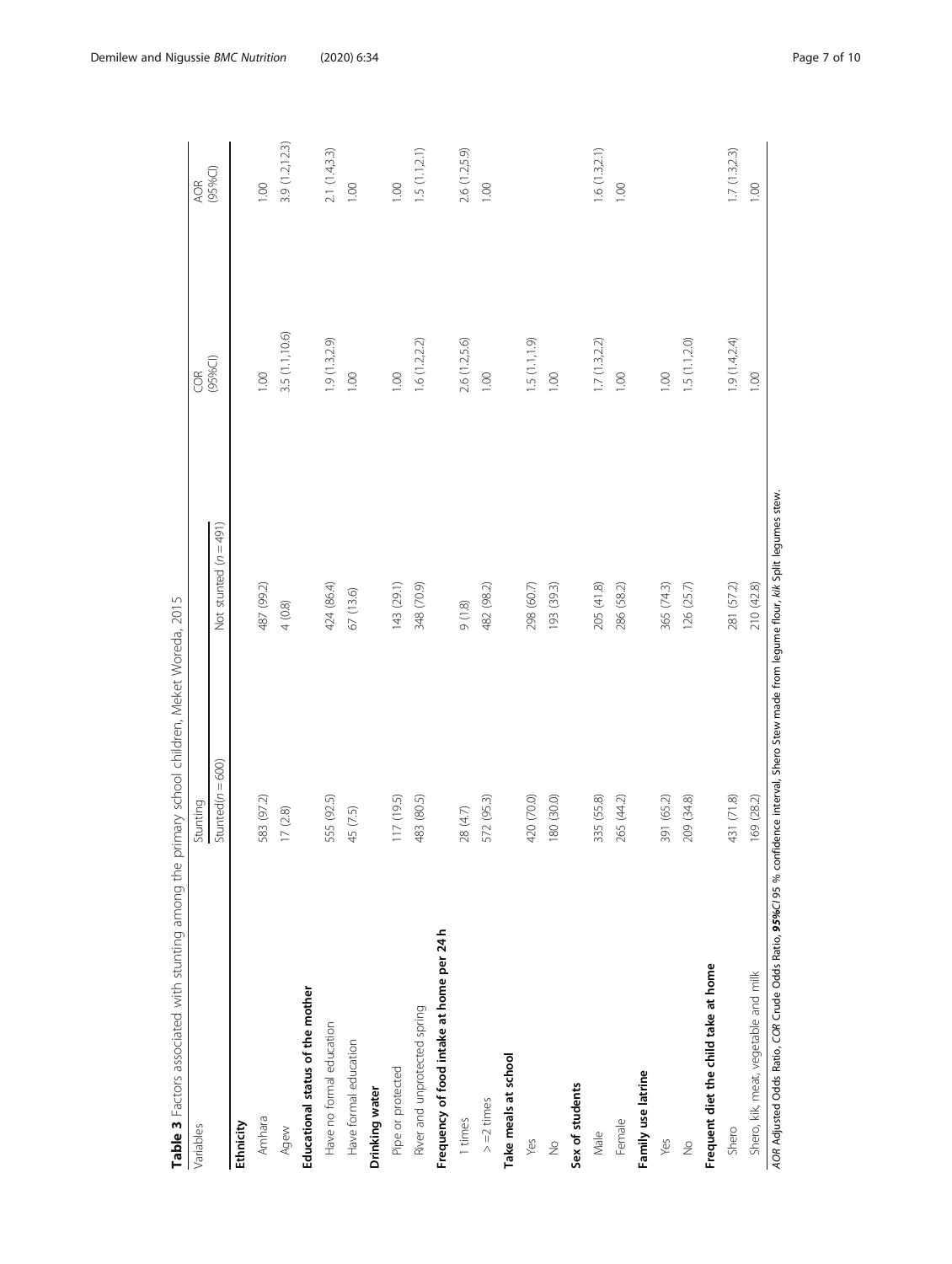### <span id="page-7-0"></span>Table 4 factors associated with thinness of the primary school children, Meket Woreda, 2015

| Variables                                           | Thinness          |                      |                | AOR            |
|-----------------------------------------------------|-------------------|----------------------|----------------|----------------|
|                                                     | Thin( $n = 340$ ) | Not thin $(n = 751)$ | $(95\%CI)$     | $(95\%CI)$     |
| Take meals at school                                |                   |                      |                |                |
| Yes                                                 | 200 (58.8)        | 518 (69.0)           | 1.00           | 1.00           |
| No                                                  | 140 (41.2)        | 233 (31.0)           | 1.5(1.1,2.0)   | 2.6(1.8, 3.8)  |
| <b>Educational status of the mother</b>             |                   |                      |                |                |
| Have no formal education                            | 334 (98.2)        | 645 (85.9)           | 9.1(3.9,21.0)  | 5.3 (2.2,12.6) |
| Have formal education                               | 6(1.8)            | 106(14.1)            | 1.00           | 1.00           |
| Possession of television                            |                   |                      |                |                |
| Yes                                                 | 10(2.9)           | 88 (11.7)            | 1.00           |                |
| No                                                  | 330 (97.1)        | 663 (88.3)           | 4.3(2.2,8.5)   |                |
| Possession of radio                                 |                   |                      |                |                |
| Yes                                                 | 31(9.1)           | 136 (18.1)           | 1.00           | 1.00           |
| No                                                  | 309 (90.9)        | 615 (81.9)           | 2.2(1.4, 3.3)  | 1.7(1.1,2.7)   |
| Sex of students                                     |                   |                      |                |                |
| Male                                                | 208 (61.2)        | 332 (44.2)           | 1.9(1.5,2.5)   | 1.9(1.4,2.5)   |
| Female                                              | 132 (38.8)        | 419 (55.8)           | 1.00           | 1.00           |
| <b>Educational status of the father</b>             |                   |                      |                |                |
| Have no formal education                            | 294 (86.5)        | 573 (76.3)           | 1.9(1.3,2.8)   |                |
| Have formal education                               | 46 (13.5)         | 178 (23.7)           | 1.00           |                |
| Occupational status of the mother                   |                   |                      |                |                |
| Housewife                                           | 330 (97.1)        | 646 (86.0)           | 5.3 (2.7,10.3) | 3.1(1.5,6.4)   |
| Daily laborer and petty trader                      | 10(2.9)           | 105 (14.0)           | 1.00           |                |
| Frequent diet the child take at home                |                   |                      |                |                |
| Shero                                               | 255 (75.0)        | 457 (60.9)           | 1.9(1.4,2.5)   | 2.7(1.6,3.9)   |
| Shero, kik, meat, vegetable and milk                | 85 (25.0)         | 294 (39.1)           | 1.00           | 1.00           |
| Frequency of food intake at home /24 h              |                   |                      |                |                |
| 1 times                                             | 23 (6.8)          | 14(1.9)              | 3.8(1.9,7.5)   | 3.5(1.6, 7.6)  |
| $\rightarrow$ =2 times                              | 317 (93.2)        | 737 (98.1)           | 1.00           | 1.00           |
| The child wash his/her hand with soap before eating |                   |                      |                |                |
| Yes                                                 | 60 (17.6)         | 216 (28.8)           | 1.00           |                |
| No                                                  | 280 (82.4)        | 535 (71.2)           | 1.8(1.3,2.5)   |                |
| Marital status of the mother                        |                   |                      |                |                |
| Married                                             | 314 (92.4)        | 657 (87.5)           | 1.7(1.1,2.7)   |                |
| Divorced, never married                             | 26(7.6)           | 94 (12.5)            | 1.00           |                |
| Residence                                           |                   |                      |                |                |
| Urban                                               | 21(6.2)           | 82 (10.9)            | 1.00           |                |
| Rural                                               | 319 (93.8)        | 669 (89.1)           | 1.8(1.1,3.0)   |                |

AOR Adjusted Odds Ratio, COR Crude Odds Ratio, 95%CI 95 % confidence interval.

Students who had uneducated mothers and frequently took only Shero at home were more likely to develop stunting and thinness than their counterparts. This finding was supported by the study findings in Ethiopia, Egypt, Kenya, Bangladesh, and India [[11,](#page-8-0) [14](#page-8-0), [25,](#page-9-0) [28,](#page-9-0) [29](#page-9-0)]. In Egypt and Kenya [[13,](#page-8-0) [28\]](#page-9-0) students who took variety of foods were less likely to develop undernutrition. The reason for this might be the likelihood of students who took variety of foods to meet nutrient requirements than students who regularly take monotonous diets. Educated mothers have a higher probability of being knowledgeable about feeding practice and health-seeking behavior. In this study, students in Agew ethnic group were more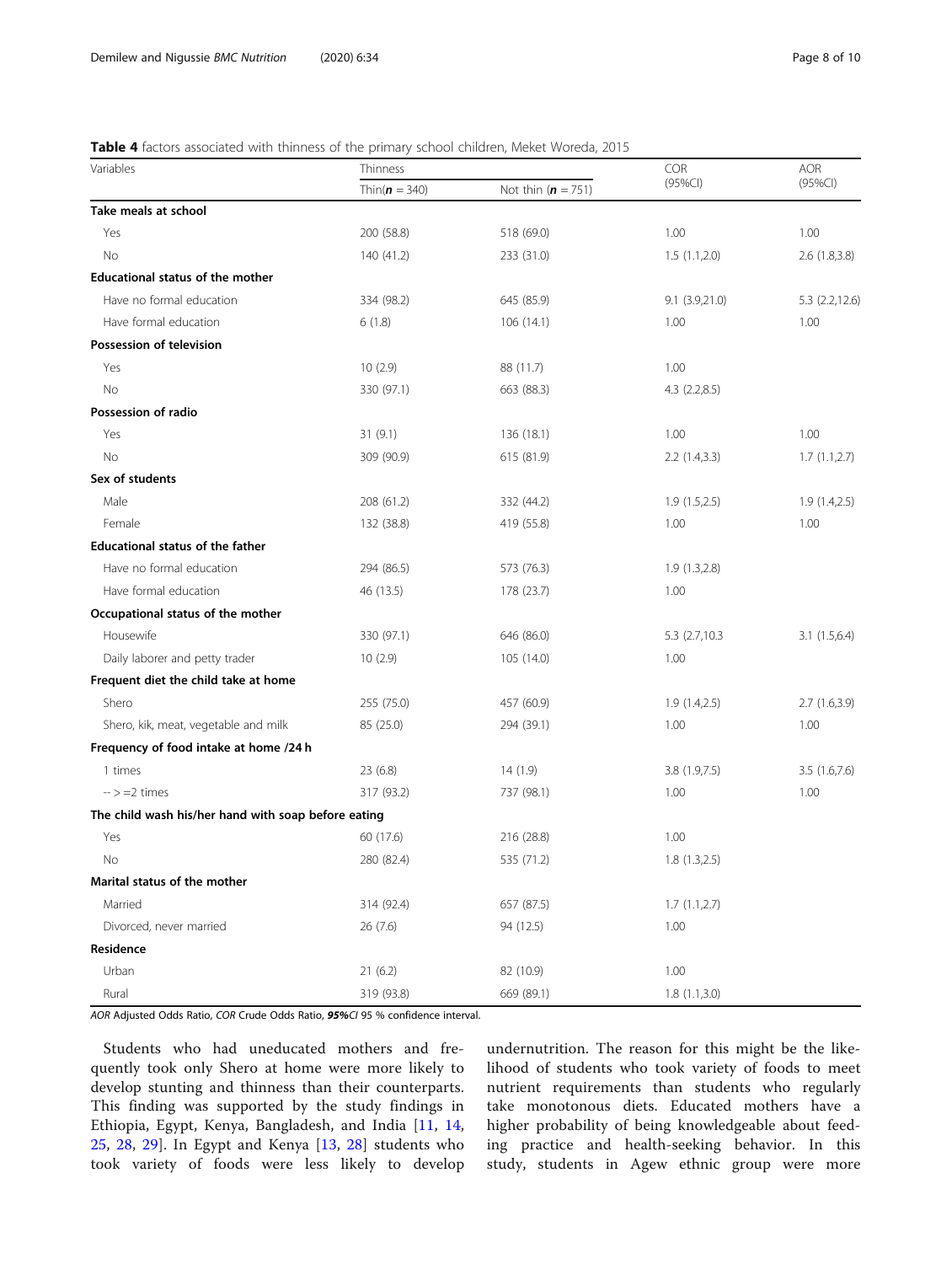<span id="page-8-0"></span>likely to be stunted than students in the Amhara ethnic group. This might be due to the poor socioeconomic status of their parents.

Strength and limitation: Comparative nature of this study among students who took meals at school and who did not take a meal at school could be the strength of this study. However, the following limitations should be considered during interpreting the results. Though we have tried to control for potential confounders there may be residual confounders from unmeasured variables. The content of school meals and the effect of school meals on school attendance were not assessed in this study.

### Conclusion

The provision of meals seems to offer considerable protection against thinness, though not against stunting. This may justify scaling up school meal programs in food insecure areas. Further studies should be conducted starting from the window of opportunity and to assess nutrient content of school meals and its effect on school attendance.

#### **Abbreviations**

AOR: Adjusted Odds Ratio; BSC: Bachelor Science; BMI: Body Mass Index; COR: Crude Odds Ratio; SFP: School Feeding Program; WFP: World Food Program

#### Acknowledgements

The authors are indebted to Bahir Dar University for financial support. We would like to thank the study participants for their participation. We would like to express our gratitude to the data collectors and supervisors for their time and full commitment.

#### Authors' contributions

YMD: Conceived and designed the study, conducted statistical analysis and result interpretation, prepared the manuscript. The author read and approved the manuscript. AAN: Conceived and designed the study, conduct data analysis and result interpretation, prepared the manuscript. The author's read and approved the manuscript.

#### Authors' information

YMD: BSC, MPH; PhD follow, working in Bahir Dar University, College of Medicine and Health Sciences, Bahir Dar, Ethiopia. AAN: BSC, MSC in Midwifery; working in Bahir Dar University, College of Medicine and Health Sciences, Bahir Dar, Ethiopia.

#### Funding

This research was funded by Bahir Dar University.

#### Availability of data and materials

The datasets analyzed during the current study are available from the corresponding author on reasonable request.

#### Ethics approval and consent to participate

The study was approved by Ethical Review Board of Bahir Dar University. Letter of permission was taken from zonal and woreda health bureaus as well as the school administrators. Since it causes less than minimum risk, the ethical committee approved to take verbal consent. Based on this, verbal consent was taken from parents and assent was taken from students. Privacy and confidentiality were maintained throughout the study period by excluding personal identifiers from the data collection tools.

#### Consent for publication

Not applicable.

#### Competing interests

The authors declare that they have no competing interests.

#### Author details

<sup>1</sup>School of Public Health, College of Medicine and Health Sciences, Bahir Dar University, P.O.Box 79, Bahir Dar, Ethiopia. <sup>2</sup>Midwifery Department, College of Medicine and Health Sciences, Bahir Dar University, P.O.Box 79, Bahir Dar, Ethiopia.

### Received: 15 July 2019 Accepted: 22 June 2020 Published online: 11 August 2020

#### References

- 1. Aliyar R, Gelli A, Hamdani SH. A review of nutritional guidelines and menu compositions for school feeding programs in 12 countries. Front Public Health. 2015;3:148.
- 2. Bundy DA, Drake LJ, Burbano C. School food, politics and child health. Public Health Nutr. 2013;16(6):1012–9.
- 3. Acham H, Kikafunda JK, Oluka S, Malde MK, Tylleskar T. Height, weight, body mass index and learning achievement in Kumi district, East of Uganda. Sci Res Essay. 2008;3(1):1–8.
- 4. Kolawole EB, Udeh DO. Correlation analysis between body height and academic performance of Ekiti state primary school pupils in mathematics scholastic aptitude test. Universal J Educ Gen Stud. 2012;1(4):84–7.
- 5. Mhurchu CN, Turley M, Gorton D, Jiang Y, Michie J, Maddison R, et al. Effects of a free school breakfast programme on school attendance, achievement, psychosocial function, and nutrition: a stepped wedge cluster randomised trial. BMC Public Health. 2010;10(1):738.
- 6. Abotsi AK. Expectations of school feeding programme: impact on school enrolment, attendance and academic performance in elementary Ghanaian schools. Abotsi AK (2013)"expectations of school feeding Programme: impact on school enrolment, attendance and academic performance in elementary Ghanaian schools". Br J Educ Soc Behav Sci. 2013;3(1):76–92.
- 7. Sarma M, Wijesinghe D. Sivananthawerl. The effects of nutritional status on educational performance of primary school children in the plantation sector in Nuwara Eliya educational zone. Trop Agriclture Res. 2013;24(3):203–14.
- 8. Chinyoka K. Impact of poor nutrition on the academic performance of grade seven learners: a case of Zimbabwe. Int J Learn Dev. 2014;4(3):73–84.
- 9. Simeon DT, Grantham-McGregor S. Effects of missing breakfast on the cognitive functions of school children of differing nutritional status. Am J Clin Nutr. 1989;49(4):646–53.
- 10. Powell CA, Walker SP, Chang SM, Grantham-McGregor SM. Nutrition and education: a randomized trial of the effects of breakfast in rural primary school children. Am J Clin Nutr. 1998;68(4):873–9.
- 11. Ahmed AU. Impact of feeding children in school: Evidence from Bangladesh. Washington: International Food Policy Research Institute; 2004.
- 12. Grantham-McGregor SM, Chang S, Walker SP. Evaluation of school feeding programs: some Jamaican examples. Am J Clin Nutr. 1998;67(4):785S–9S.
- 13. Mwaniki E, Makokha A. Nutrition status and associated factors among children in public primary schools in Dagoretti, Nairobi, Kenya. Afr Health Sci. 2013;13(1):38–46.
- 14. Neervoort F, von Rosenstiel I, Bongers K, Demetriades M, Shacola M, Wolffers I. Effect of a school feeding programme on nutritional status and anaemia in an urban slum: a preliminary evaluation in Kenya. J Trop Pediatr. 2013;59(3):165–74.
- 15. Danquah A, Amoah A, Steiner-Asiedu M, Opare-Obisaw C. Nutritional status of participating and non-participating pupils in the Ghana school feeding Programme. J Food Res. 2012;1(3):263.
- 16. Tariku EZ, Abebe GA, Melketsedik ZA, Gutema BT. Prevalence and factors associated with stunting and thinness among school-age children in Arba Minch Health and Demographic Surveillance Site, Southern Ethiopia. PLoS One. 2018;13(11):e0206659.
- 17. Mitiku H, Admassu D, Teklemariam Z, Weldegebreal F, Nigusse A. Nutritional status of school children in eastern Hararghe administrative zone, eastern Ethiopia. J Public Health. 2019;27(1):111–8.
- 18. Getaneh Z, Melku M, Geta M, Melak T, Hunegnaw MT. Prevalence and determinants of stunting and wasting among public primary school children in Gondar town, northwest, Ethiopia. BMC Pediatr. 2019;19(1):207.